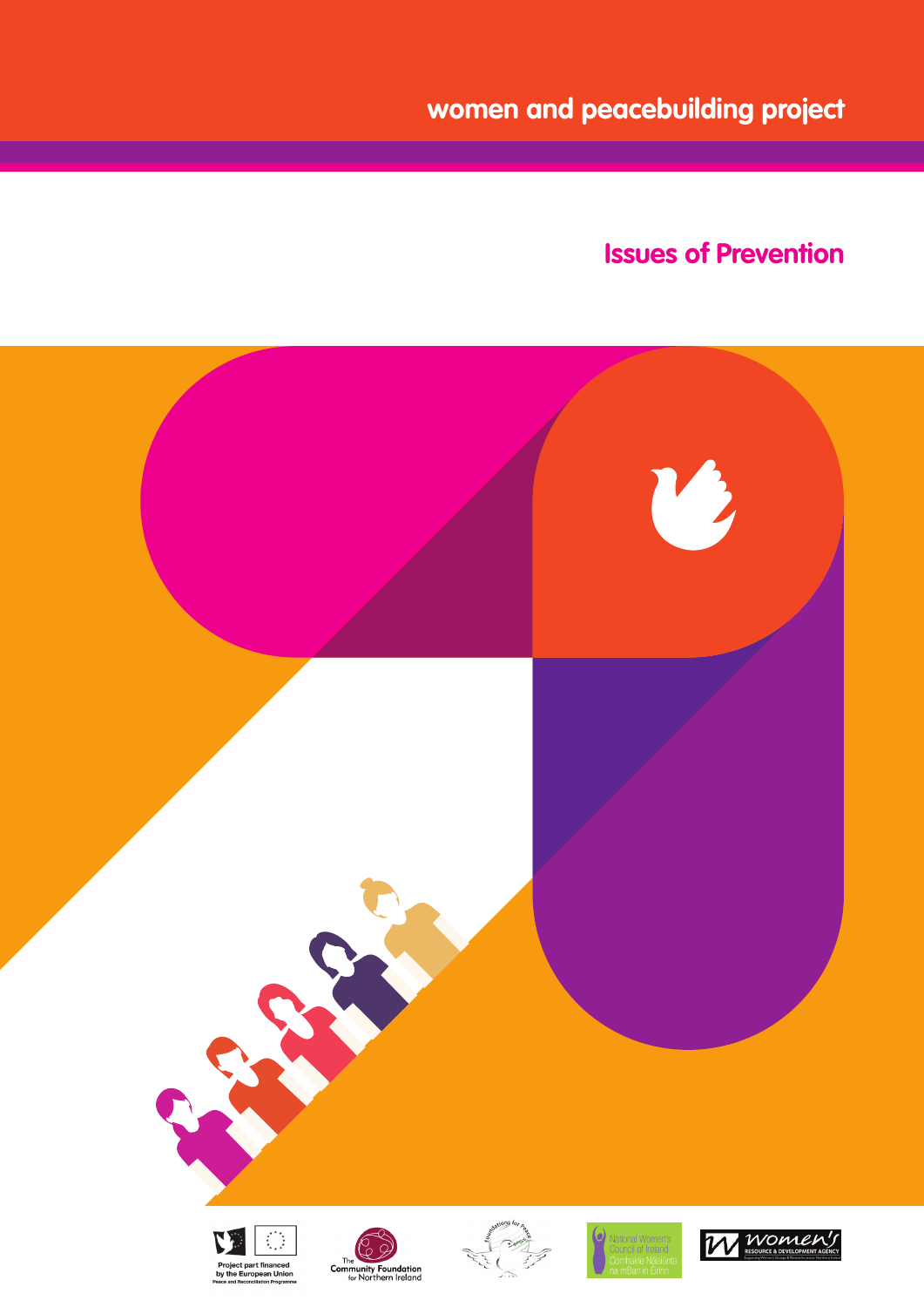The Women and Peacebuilding – Sharing the Learning project is funded under the EU PEACE lll programme for Northern Ireland and the six southern Border Counties. It recognises the fact that the European Union has defined equality between women and men as a fundamental right and builds on this to examine equality in the context of the centrality of conflict transformation in Northern Ireland/Ireland. As such the project draws on the global commitment to women's rights in contested societies as epitomised in the UN Security Council Resolutions 1325 and 1820, on Women, Peace and Security.



## **WOMEN AND PEACEBUILDING: SHARING THE LEARNING**

Drawing on the main provisions of UN Security Council Resolution 1325 the Women and Peacebuilding: Sharing the Learning project focuses on –

**PREVENTION:** Strengthen the efforts to prevent violence against women, including various forms of gender based violence.

**PARTICIPATION and REPRESENTATION:** Promote and support women's active and meaningful participation in all peace processes as well as their representation in formal and informal decision-making at all levels.

**PROTECTION and SECURITY:** Strengthen efforts to secure the safety, physical and mental health, well-being, economic security and/or dignity of women and girls; promote and safeguard the human rights of women and mainstream a gender perspective into legal and institutional reforms.

**RECOVERY, RELIEF and REHABILITATION:** Promote women's equal access to aid distribution measures, including those dealing with the specific needs of women and girls in all relief and reconstruction programmes.

The material and recommendations contained in this Women and Peacebuilding Briefing Note are based on the views expressed by 700 plus women, from across Northern Ireland and the six northern Border Counties of Ireland, at a series of seminars over the period 2012/2014.

The partnership that designed the Women and Peacebuilding: Sharing the Learning initiative includes:

#### **Community Foundation for Northern Ireland**

An independent grant-making Community Foundation that has been active in Northern Ireland since 1979 and has a long commitment to supporting a more just, equal and peaceful society.

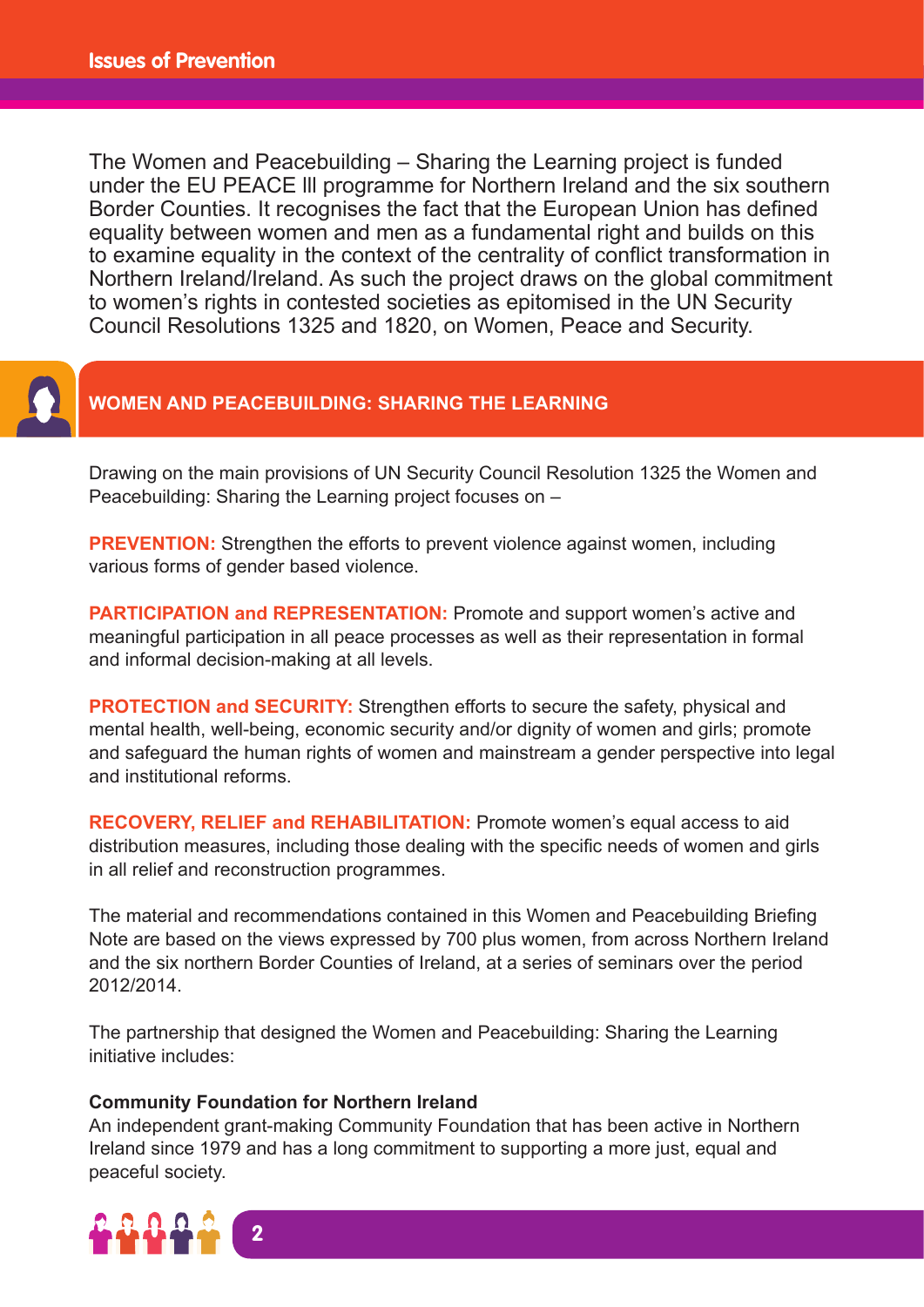#### **Foundations for Peace Network**

A peer Network of in-country based independent Funds and Foundations working in contested societies – Bangladesh; Colombia; Georgia; India; Indonesia; Israel; Mexico; Northern Ireland; Palestine; Serbia; Sri Lanka – that are united by a commitment to social justice and conflict transformation.

#### **National Women's Council of Ireland**

The national women's membership organisation of Ireland committed to equality and the recognition of the positive contribution of women to society.

#### **Women's Resource & Development Agency**

The support organisation for Women's Groups and Networks across Northern Ireland which works to advance equality and participation of women in society.

## **ISSUES OF PREVENTION**

UN Security Council Resolution 1325 demands protection of women and girls in conflict and post conflict societies and respect for their rights. Where necessary it calls for the implementation of special measures to ensure such protection and it argues that increased attention should be given to the needs of women and girls in situations of conflict, conflict transformation and peacebuilding. There is an understanding that women's multiple and diverse roles in conflict are often hidden, poorly understood and, at times, consciously or unconsciously dismissed. Where there is a focus of attention it tends to be on women and girls as victims of violence.

While there is reference to women in the Belfast/Good Friday Agreement (1998) there is no indication of acceptance of UN Security Council Resolution 1325 to Northern Ireland due to the refusal of the UK Government in this regard given its official narrative of the conflict as being criminal in nature. Hence there has been no recognition of a 'war of national liberation (Protocol 1 of the Geneva Conventions); a 'civil war' (Protocol 2 of the Geneva Conventions; nor an 'internal armed conflict' (under standards of Common Article 3 of the Geneva Conventions). Notwithstanding this, Ireland's National Action Plan for the Implementation of UNSCR 1325 (2011-2014) does contain a commitment to engage with appropriate Northern Ireland authorities to encourage the development of policies and measures consistent with the aims of UNSCR 1325, in consultation with civil society organisations.

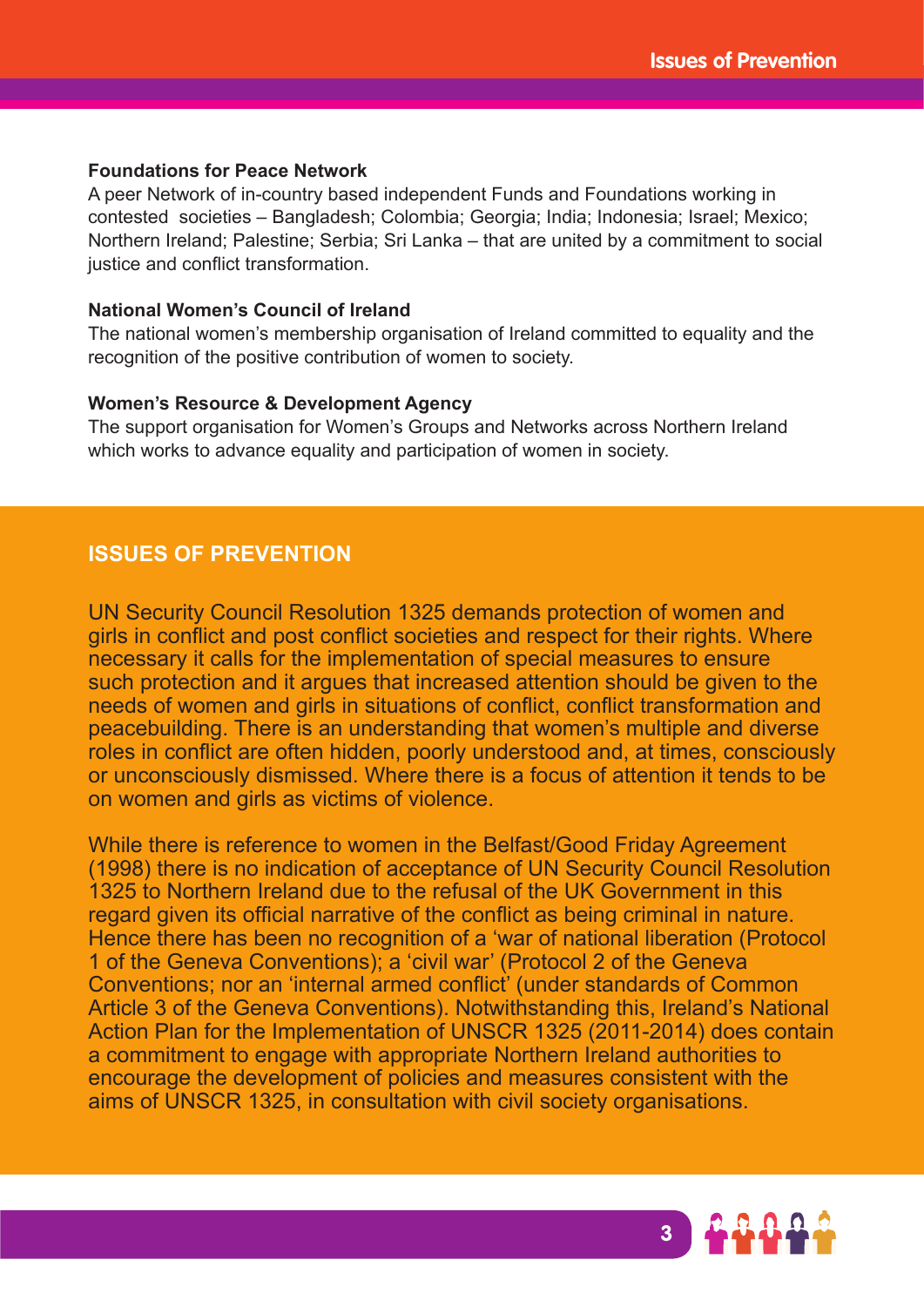

# **WHAT WOMEN SAID ABOUT ISSUES OF PREVENTION AND PEACEBUILDING**

The Workshops held asked a range of questions about the prevention of conflict and priorities for peacebuilding and conflict transformation. This was felt to be particularly timely in Northern Ireland given on-going concerns over issues of identity and emblems, alongside tensions related to the challenge of Dealing with the Past. The strains that these issues place on the politics of peacebuilding was recognised.

- **i) In terms of peacebuilding, what steps or actions could be taken to get more women involved at community level?**
- **ii) What steps or actions could be taken to get more women involved at political level and/or with political issues?**
- **iii) Who should be responsible for taking action?**

The issues raised in the Workshops included –

- **i) In terms of peacebuilding, what steps or actions could be taken to get women more involved at community level?**
- It is important to focus on the continued empowerment of women with ongoing personal development courses and support in order to enable women to build a sense of confidence that can then develop into community leadership. Work needs to be undertaken to challenge dismissive attitudes to women's groups and Women's Centres.
- Concerns were expressed about the perceived instability of the peace process, particularly in the context of the serial crises at the macro political level which served to exacerbate fears within local communities.
- While the peace process has created conditions for greater cross-community contact there are still sharp divisions between the two main community traditions (Protestant/ Unionist/Loyalist and Catholic/Nationalist/Republican) resulting in concerns about becoming involved in cross-community work. There was a strong contention that sectarian attitudes and divisions are still divisive and where there is segregation there is fear. Despite the evolving peace process the issue of sectarianism has not been adequately addressed and young people who did not experience the conflict are still strongly influenced by sectarian attitudes – this also affects girls at community level.
- Personal contact and relationships with women in local communities must be fostered through the outreach work of Women's Groups and/or Community Groups. The emphasis of this work must be on inclusion in order to challenge the exclusionary role of some gatekeepers in local communities.
- Women should not be left carrying a disproportionate burden of care which often isolates them in the home. This is particularly true with regard to the care of victims/ survivors of the conflict.

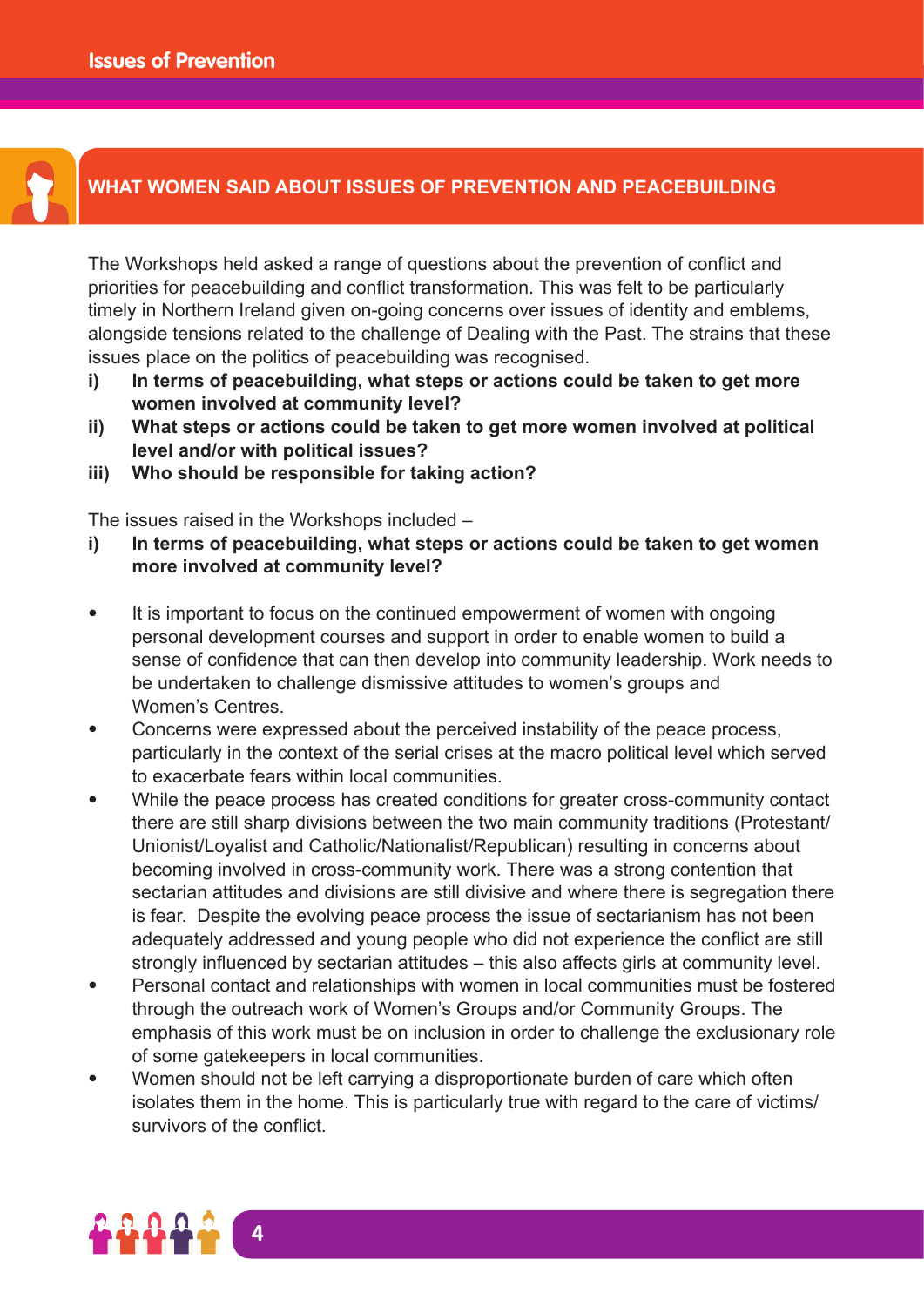- There must be a recognition of the fact that proactive outreach needs to take place in order to ensure that women from minority ethnic communities are involved at community level and to challenge the negative stereotypes about communities such as Travellers, the Roma, etc.
- While the reduction in levels of violence was noted concern was expressed about the fact that there is still a fear of community-level violence. Particular reference was made to the dangers of young people being drawn into violence which exists beneath the surface within communities and can be easily sparked off.
- Historical commemorations seem to write women out of the script; women are often portrayed as secondary or passive. This has implications for attitudes to current gender roles and should be addressed.

## **ii) What steps or actions should be taken to get women more involved at a political level and/or with political issues?**

- A number of participants spoke about the positive contribution of cross-border projects in the past 15 years both in terms of challenging attitudes but also in addressing fears. Greater ease of travel was noted given that there were no longer military patrols along the border.
- There is an urgent need to deal with the legacy of the Troubles in order to move on and normalise politics. Concerns were expressed about the manner in which the victims/survivors of the conflict were either set in opposition to each other due to political allegiances or else positioned to be arbiters about how the difficult issue of dealing with the past should be addressed.
- Women must have a voice in formulating strategies to Deal with the Past they should not be relegated to the sphere of care or victimhood, but should also have a role in terms of rights and accountability.
- The diversity of women's political perspectives should be acknowledged; particular issues were raised around the feeling of powerlessness, lack of identity and alienation within the Protestant/Unionist/Loyalist communities. In this context there was also a feeling of marginalisation from the political process and, often, from political representation.
- Mixed feelings were expressed over the operation of HET (Historical Enquiries Team). Evidence was cited where the offer of an enquiry into a murder had divided families, or where it was felt that the cases being opened had a disproportionate effect on one side of the community. Equally issues were raised about the difficulty of getting information on incidences of state violence, where high legal costs were caused in part by the unwillingness of governments to release documentation.

### **iii) Who should be responsible for taking action?**

• Any structures and/or Commissions that are set up to consider issues relating to Dealing with the Past must have representation from women both in terms of composition and receipt of submissions.

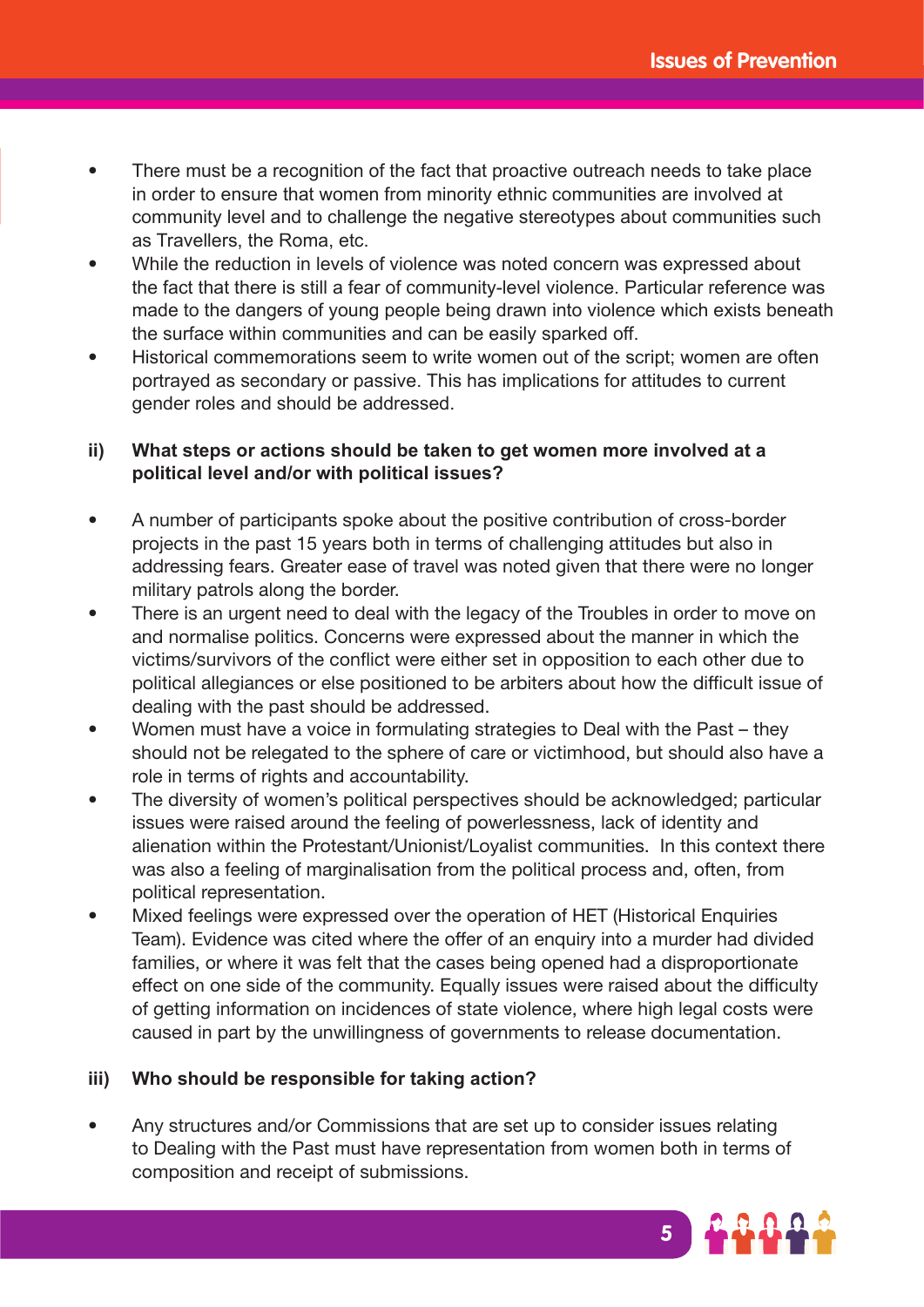- Women in both Northern Ireland and Ireland need to be more proactive in lobbying the United Nations to ensure that local voices are heard during the periodic reviews of international agreements such as CEDAW (Committee on the Elimination of All Discrimination against Women). It was noted that a UK input into the UN Universal Periodic Review, which reviews the human rights records of Member States, was submitted without an input from Northern Ireland.
- The Irish Government should lobby the UK Government to accept the applicability of UN Security Council Resolution 1325 to Northern Ireland, and to address the divisive official narrative of the conflict.
- Women at community level should use community petition websites to advocate around issues of concern.
- There needs to be continued resources made available for cross-community engagement and activities. In some areas this is still at a very early stage and there needs to be specific support measures to ensure that women in Protestant/Unionist/ Loyalist areas can relate to this work.
- Attention needs to be focused on the continued use of prescription drugs in response to mental and physical problems that are often related to stress and poverty. This is also a legacy of the Troubles.
- There needs to be resources set aside for Women's Groups in both urban and rural areas, but it was recognised that women in rural areas need particular measures to facilitate participation and their voice being heard.
- Decision-makers and funders should seek gender parity in community organisations and structures. It is particularly important that resources are not allocated solely on the basis of which groups within communities can create the most disruption or violence.

# **WHAT OTHERS SAY**

"The tragedies of the past have left a deep and profoundly regrettable legacy of suffering. We must never forget those who have died or been injured, and their families. But we can best honour them through a fresh start, in which we firmly dedicate ourselves to the achievement of reconciliation, tolerance, and mutual trust, and to the protection and vindication of the human rights of all". **Belfast/Good Friday Agreement (1998).**

Peace agreements often provide a new Human Rights framework – this is still an unfinished issue within Northern Ireland, and the all-island rights provision remains unrealised. When rights frameworks are considered the question of how to specifically protect women's rights in the new dispensation should

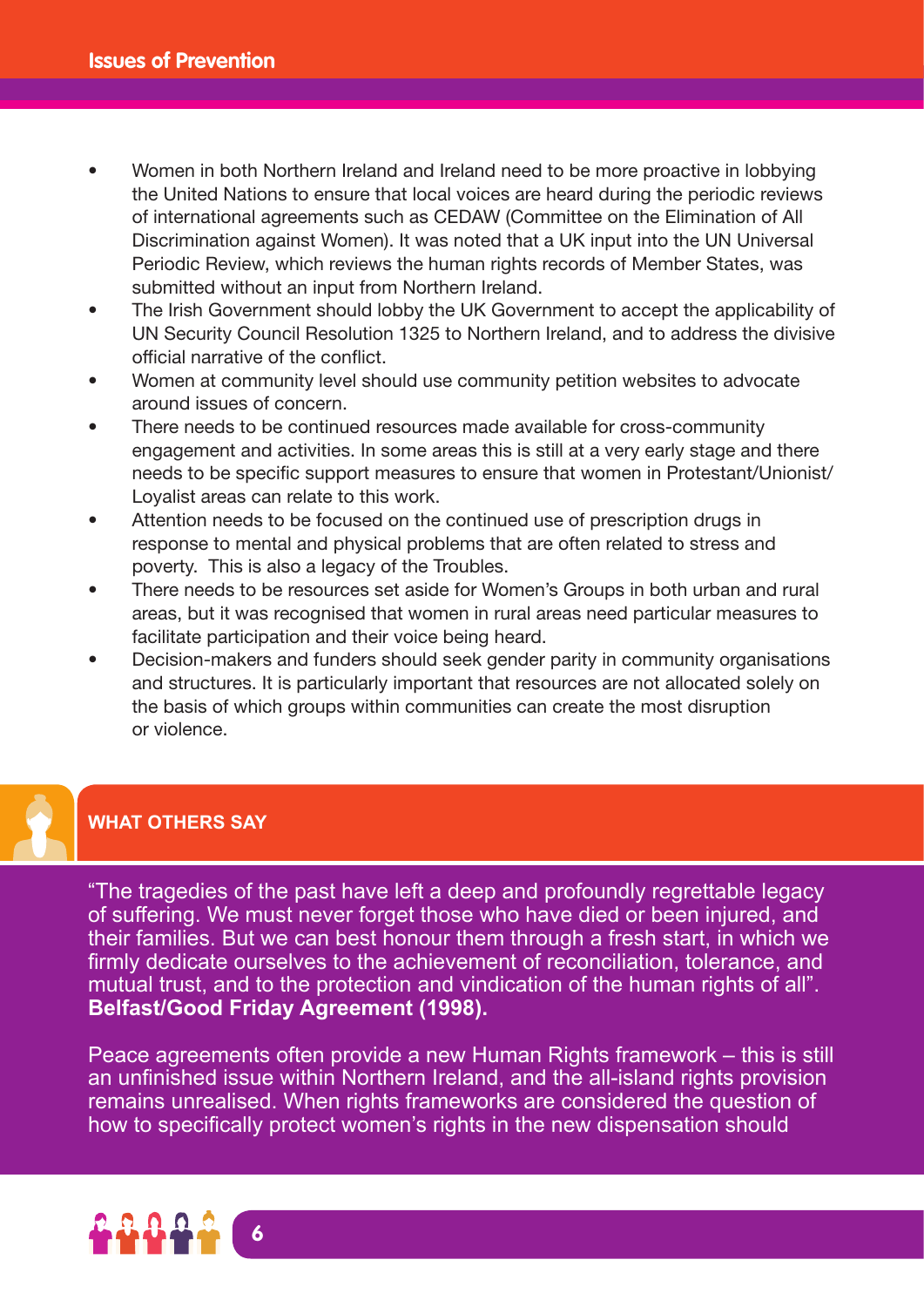be addressed. One way to approach this is to consider the applicability of CEDAW and UN SCR 1325 provisions. Similarly, when taking forward measures for Dealing with the Past it is important to consider how these might cater for the gender-specific needs of women as well as any gender-specific impacts of the conflict. In order to ensure this any new policies and processes should include sectoral meetings with women and civil society actors in order to ensure a broader base of participation in peacebuilding initiatives.

The specific stories, care needs and rights of women that experienced the impact of the Troubles should be established and addressed. This particularly relates to women who are victims/survivors, as well as ex-combatants (state forces and paramilitaries) and politically motivated ex-prisoners, as well as those women who had family members involved at whatever level. Needs should be considered in a rights rather than a welfare framework.

Work should continue within local community settings to both challenge any exclusion of woman and/or minority ethnic groups from community structures, but also to ensure that resources are made available to activities that promote the self-confidence of women. While investment in single identity initiatives continues to be important where women are still at a relatively low level of empowerment, support for cross-community and cross-border programmes of engagement and joint working remails inmportant.



# **RECOMMENDATIONS**

- 1. Resources should continue to be made available for support work with women in disadvantaged communities in both Northern Ireland and Ireland in order to enhance both self-confidence and community voice.
- 2. The role and contribution of women to peacebuilding and conflict transformation throughout the Troubles and into the post conflict period should be recorded, recognised and built on.
- 3. Support should be available for women at community level who have concerns over family members at risk of becoming involved in paramilitarism, anti-social activities, drugs or related issues.
- 4. The First and Deputy First Ministers in Northern Ireland should make a clear statement of commitment to (i) address the needs, concerns and aspirations of women in transition from and post conflict; (ii) the vision and principles underpinning UN SCR1325; and (iii) effective delivery on, and monitoring and evaluation of progress against the key 1325 elements of representation and participation, violence against women and the inclusion of gendered perspectives.